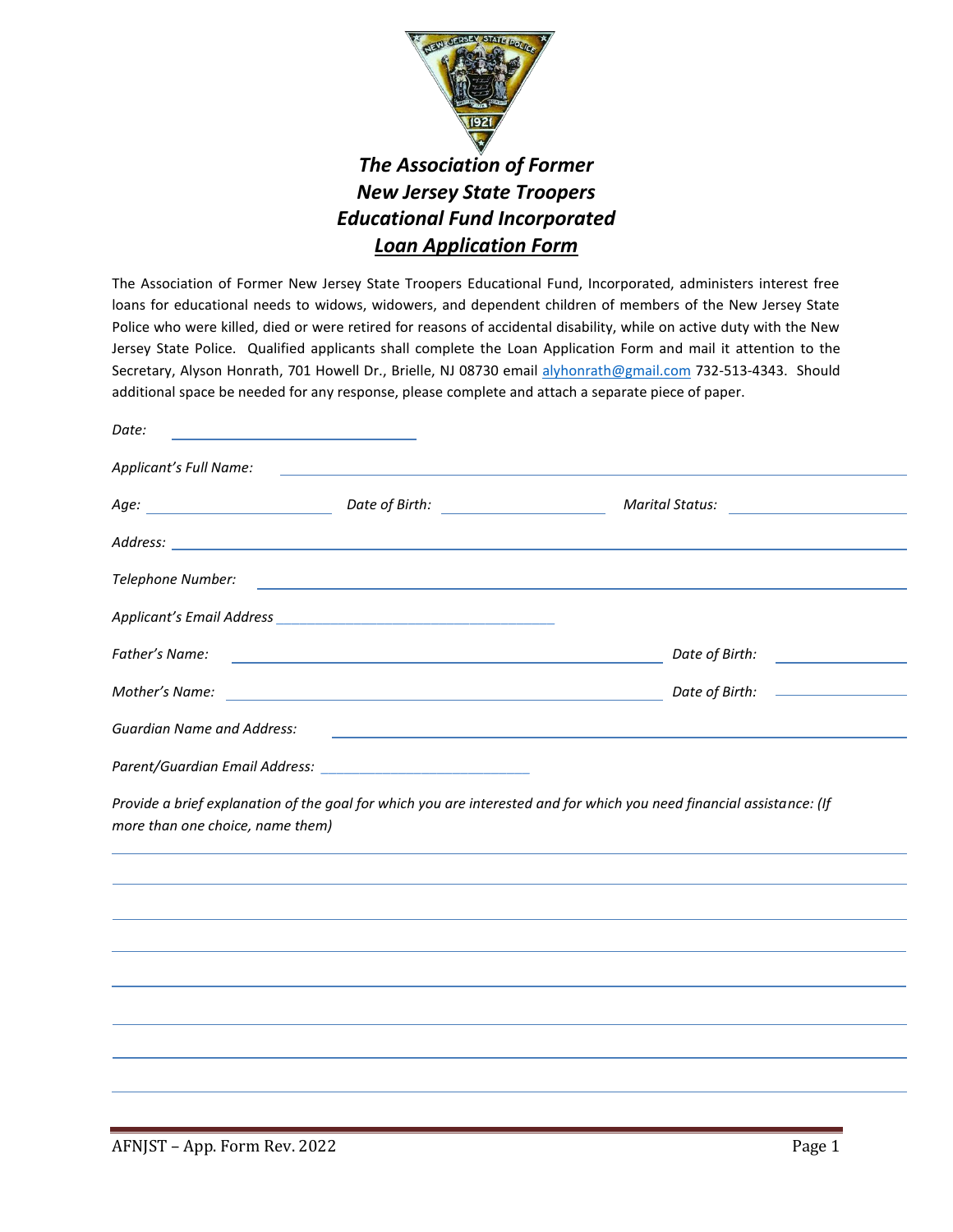*Describe the extent of your education to date:*

| Attach College Transcripts of courses taken:<br>YES<br>NO                                                                                                                                                                                               |  |  |  |  |  |
|---------------------------------------------------------------------------------------------------------------------------------------------------------------------------------------------------------------------------------------------------------|--|--|--|--|--|
| Describe Full Time or Part Time employment during the past two years:                                                                                                                                                                                   |  |  |  |  |  |
|                                                                                                                                                                                                                                                         |  |  |  |  |  |
|                                                                                                                                                                                                                                                         |  |  |  |  |  |
|                                                                                                                                                                                                                                                         |  |  |  |  |  |
|                                                                                                                                                                                                                                                         |  |  |  |  |  |
|                                                                                                                                                                                                                                                         |  |  |  |  |  |
| List name and address of the school, college or institution of higher learning to which you have applied to, been<br>accepted to, and enrolled with. Please attach a copy of the letter of acceptance or copy of transcripts if currently<br>attending: |  |  |  |  |  |
|                                                                                                                                                                                                                                                         |  |  |  |  |  |
|                                                                                                                                                                                                                                                         |  |  |  |  |  |
|                                                                                                                                                                                                                                                         |  |  |  |  |  |
|                                                                                                                                                                                                                                                         |  |  |  |  |  |
|                                                                                                                                                                                                                                                         |  |  |  |  |  |
|                                                                                                                                                                                                                                                         |  |  |  |  |  |
|                                                                                                                                                                                                                                                         |  |  |  |  |  |
|                                                                                                                                                                                                                                                         |  |  |  |  |  |
| What will be your total expenses for this school year (two semesters)? Give break-down of cost for each semester:                                                                                                                                       |  |  |  |  |  |
| Total \$                                                                                                                                                                                                                                                |  |  |  |  |  |
|                                                                                                                                                                                                                                                         |  |  |  |  |  |
|                                                                                                                                                                                                                                                         |  |  |  |  |  |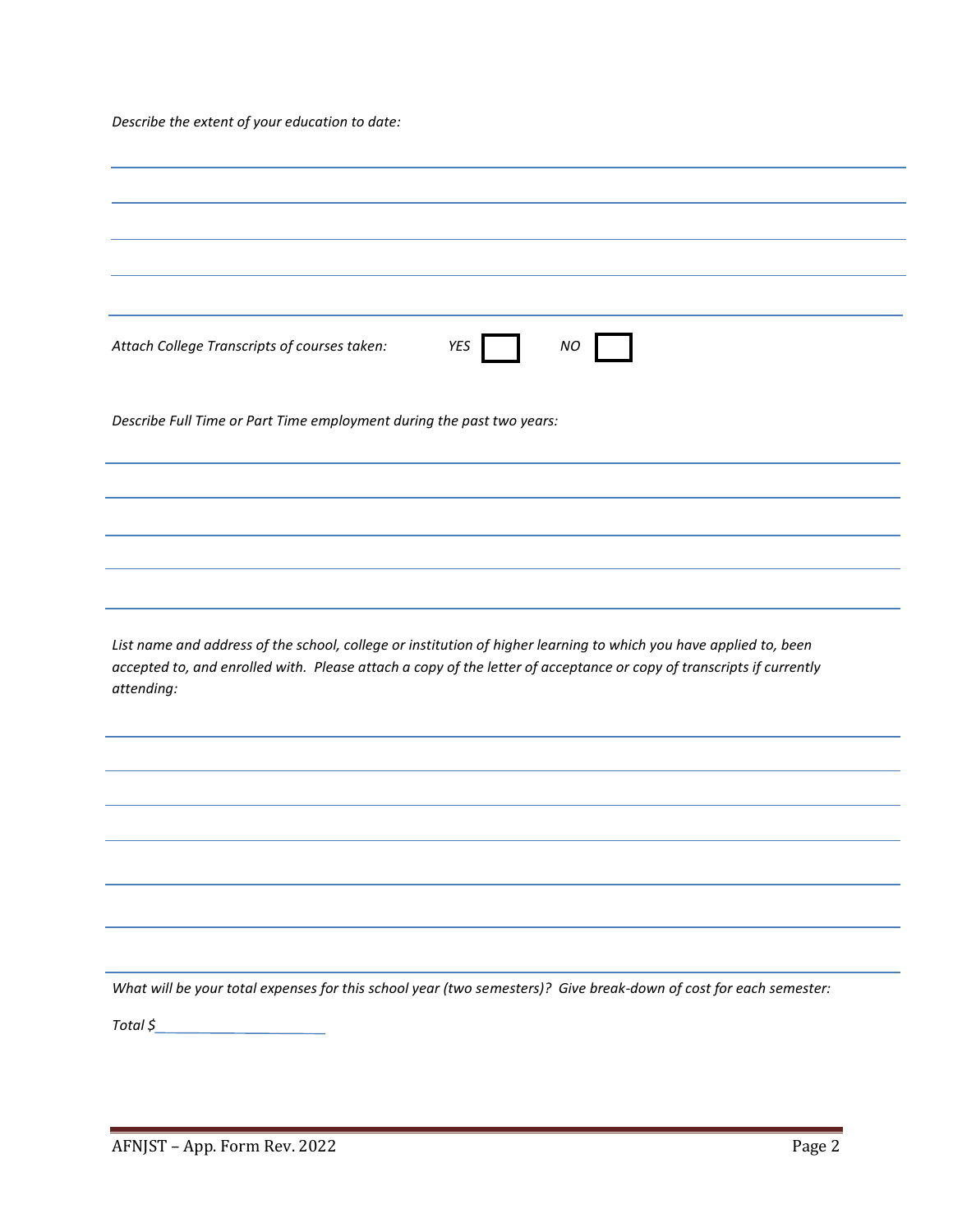| <b>Tuitions</b>        | Fees                         | Books                                                 | Room and Board                                                                                                                                                                                           | Travel                 | <b>Other Expenses</b>                                 |
|------------------------|------------------------------|-------------------------------------------------------|----------------------------------------------------------------------------------------------------------------------------------------------------------------------------------------------------------|------------------------|-------------------------------------------------------|
|                        |                              | What are your plans in meeting this expense? Explain: |                                                                                                                                                                                                          |                        |                                                       |
|                        |                              |                                                       |                                                                                                                                                                                                          |                        |                                                       |
|                        |                              |                                                       |                                                                                                                                                                                                          |                        |                                                       |
|                        |                              |                                                       |                                                                                                                                                                                                          |                        |                                                       |
|                        |                              |                                                       |                                                                                                                                                                                                          |                        |                                                       |
|                        |                              |                                                       |                                                                                                                                                                                                          |                        |                                                       |
|                        |                              |                                                       |                                                                                                                                                                                                          |                        |                                                       |
|                        |                              |                                                       |                                                                                                                                                                                                          |                        |                                                       |
|                        |                              |                                                       | What financial assistance do you require from the Former Troopers Educational Fund? Explain the reason for the                                                                                           |                        |                                                       |
| loan amount requested: |                              |                                                       |                                                                                                                                                                                                          |                        |                                                       |
|                        |                              |                                                       |                                                                                                                                                                                                          |                        |                                                       |
|                        |                              |                                                       |                                                                                                                                                                                                          |                        |                                                       |
|                        |                              |                                                       |                                                                                                                                                                                                          |                        |                                                       |
|                        |                              |                                                       |                                                                                                                                                                                                          |                        |                                                       |
|                        |                              |                                                       |                                                                                                                                                                                                          |                        |                                                       |
|                        |                              |                                                       |                                                                                                                                                                                                          |                        |                                                       |
|                        |                              |                                                       |                                                                                                                                                                                                          |                        |                                                       |
|                        |                              |                                                       | and do need the above stated financial assistance to further my education and I further acknowledge the above                                                                                            |                        | , the undersigned state I am without sufficient funds |
|                        | written statements are true. |                                                       |                                                                                                                                                                                                          |                        |                                                       |
|                        |                              |                                                       |                                                                                                                                                                                                          | Signature of Applicant |                                                       |
|                        |                              |                                                       |                                                                                                                                                                                                          |                        |                                                       |
|                        |                              |                                                       | the undersigned state I am the contract of the state is a method of the state of the state of the state of the                                                                                           |                        |                                                       |
|                        |                              | Mother/Father/Guardian of the above named applicant   |                                                                                                                                                                                                          |                        |                                                       |
|                        |                              |                                                       | and state we are without sufficient funds and the above stated financial assistance is necessary to obtain the<br>education identified hereto and I further declare all the above statements to be true. |                        |                                                       |
|                        |                              |                                                       |                                                                                                                                                                                                          |                        |                                                       |
|                        |                              |                                                       |                                                                                                                                                                                                          |                        | Signature of Mother/Father/Guardian                   |
|                        |                              |                                                       |                                                                                                                                                                                                          |                        |                                                       |